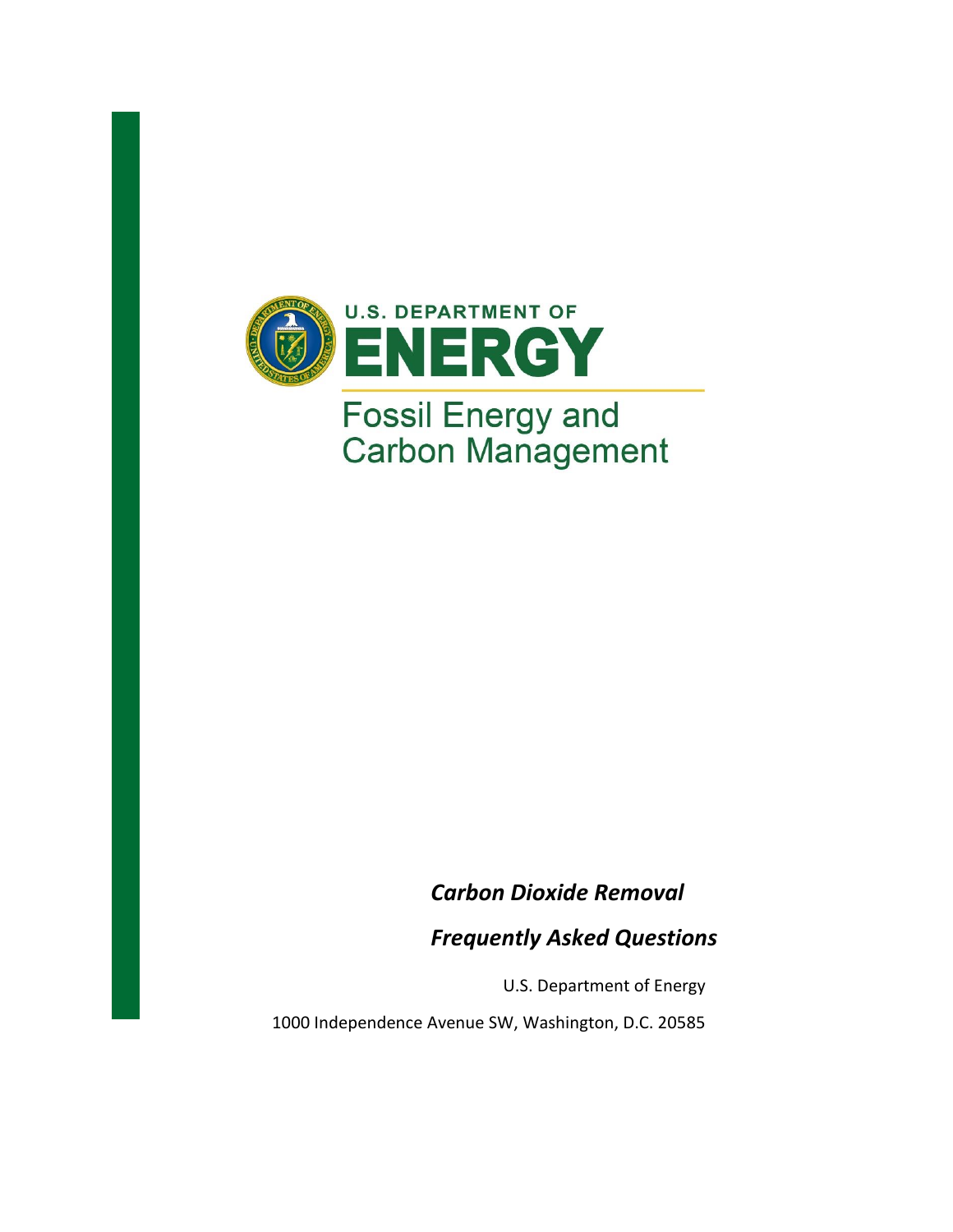

# **Table of Contents**

| Why is CDR defined to include both technological and biological approaches?3                                  |  |
|---------------------------------------------------------------------------------------------------------------|--|
| Why does CDR focus on removing atmospheric CO <sub>2</sub> only and not other greenhouse gases like           |  |
| What is the difference between CDR and point-source carbon capture and storage? 4                             |  |
|                                                                                                               |  |
|                                                                                                               |  |
|                                                                                                               |  |
|                                                                                                               |  |
|                                                                                                               |  |
|                                                                                                               |  |
|                                                                                                               |  |
| Will RDD&D of CDR disincentivize critical decarbonization activities like renewable energy                    |  |
|                                                                                                               |  |
|                                                                                                               |  |
|                                                                                                               |  |
|                                                                                                               |  |
| How will DOE engage with labor and structurally marginalized communities that could participate in            |  |
|                                                                                                               |  |
| What are the potential negative impacts CDR technologies could cause for communities? 9                       |  |
|                                                                                                               |  |
|                                                                                                               |  |
|                                                                                                               |  |
|                                                                                                               |  |
|                                                                                                               |  |
|                                                                                                               |  |
| Specific CO <sub>2</sub> Storage Approaches: What Must Happen to CO <sub>2</sub> to Be Considered Removal? 12 |  |
|                                                                                                               |  |
|                                                                                                               |  |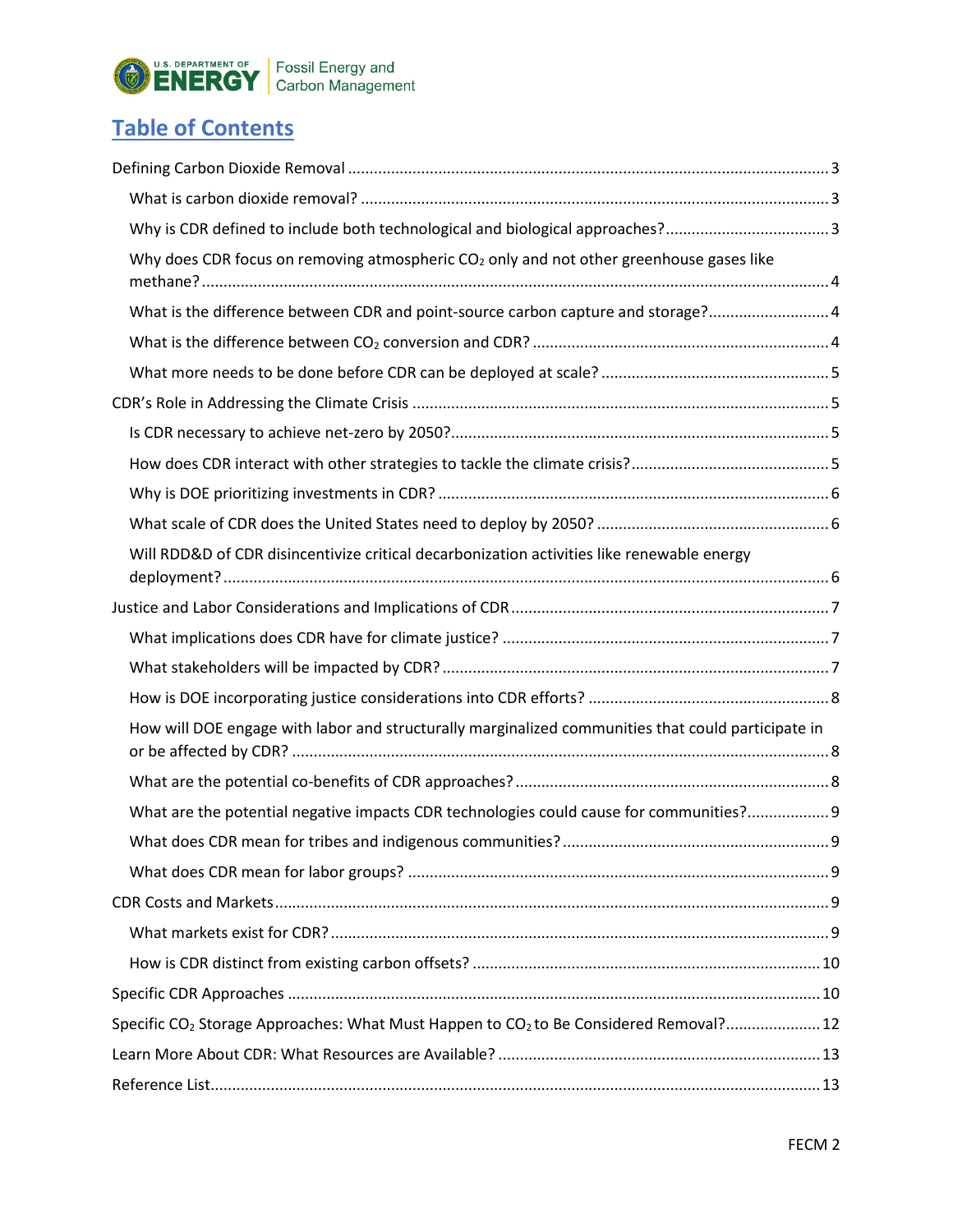

## <span id="page-2-0"></span>**Defining Carbon Dioxide Removal**

#### <span id="page-2-1"></span>**What is carbon dioxide removal?**

Carbon dioxide removal (CDR) is a term used to encompass a wide array of approaches that remove carbon dioxide  $(CO_2)$  directly from the atmosphere and durably store it to create negative emissions. Storage can occur in geological, biobased or ocean reservoirs or in value-added products, like lowcarbon concrete. CDR technologies and approaches include but are not limited to:

- Direct Air Capture with Durable Storage (DACS)
- Soil Carbon Sequestration
- Biomass Carbon Removal and Storage
- Enhanced Mineralization
- Ocean-Based CDR
- Afforestation/Reforestation

Note that CDR does not refer to existing systems that remove  $CO<sub>2</sub>$  from the atmosphere; for example, CDR does not include  $CO<sub>2</sub>$  removal through existing trees or by planting new trees to offset wildfire losses. CDR refers to intentional interventions that introduce new processes or bolster existing processes for the purpose of creating negative emissions.

CDR is distinct from point-source carbon capture from the fossil power sector and heavy industry. CDR approaches can address emissions from the hardest to decarbonize sectors (e.g., agriculture, aviation and shipping) and remove legacy  $CO<sub>2</sub>$  emissions from the atmosphere. CDR has a critical role in helping the U.S. Government reach its goal of net-zero emissions by 2050 and also in enabling climate justice through the removal of legacy carbon pollution

#### <span id="page-2-2"></span>**Why is CDR defined to include both technological and biological approaches?**

CDR includes both technological approaches (e.g., DACS) as well as biological approaches (e.g., afforestation/reforestation)—often referred to as nature-based approaches —because all of these methods remove  $CO<sub>2</sub>$  directly from the atmosphere and have the potential to create negative emissions through durable storage.

The massive scale of negative emissions needed requires a suite of diverse CDR approaches. Carbon Negative Shot—the U.S. Government's first major effort in CDR—intentionally includes many CDR approaches so that the U.S. Department of Energy (DOE) can rigorously and consistently evaluate the potential for proposed pathways to meet stringent justice, sustainability and cost targets. Diverse approaches are also needed to ensure that CDR is sufficiently well understood to promote appropriate deployment, matched to specific place-based and community needs.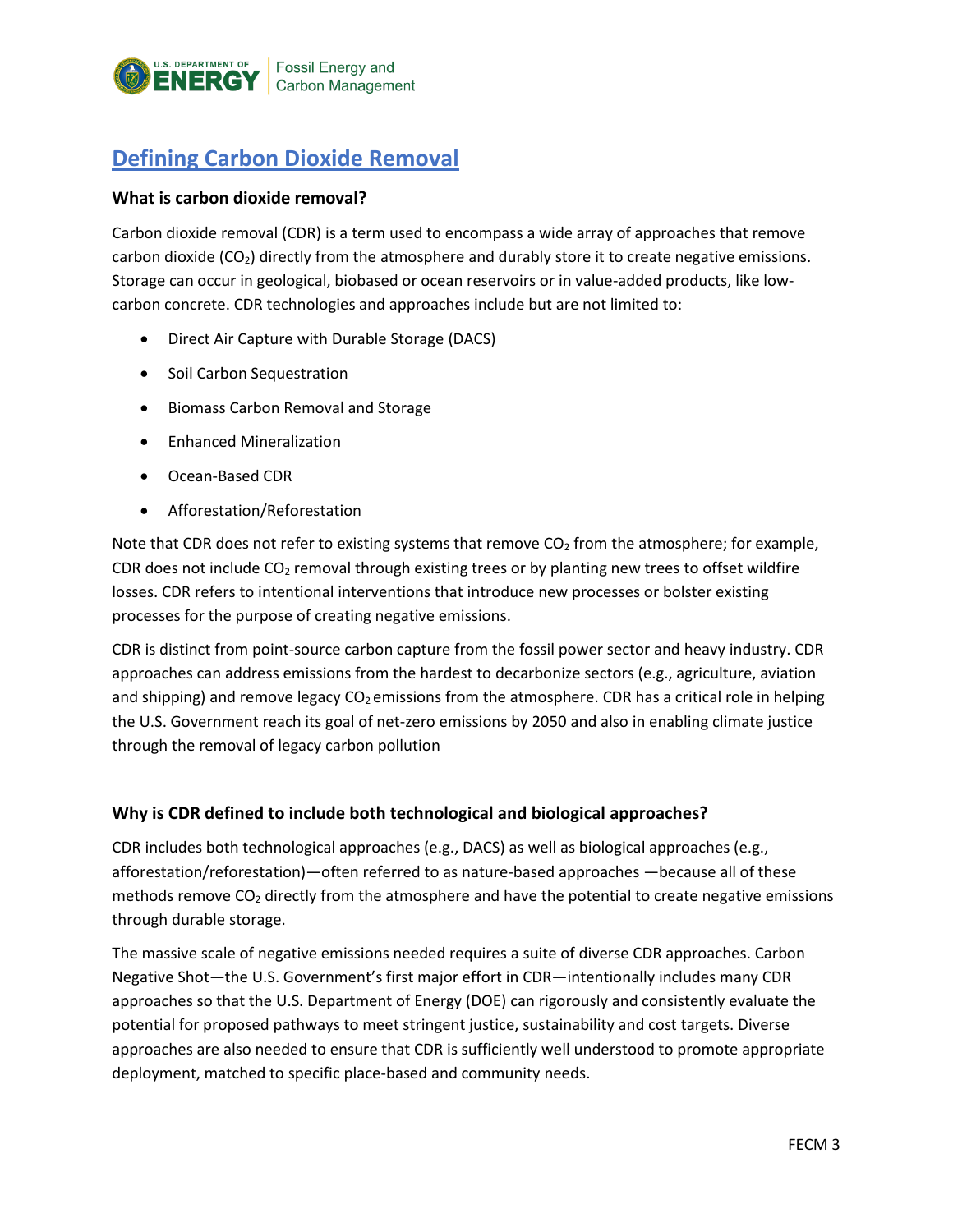

While these approaches differ significantly in their energy use, land use and social implications, they will all require substantial efforts in research, development, demonstration and deployment (RDD&D) to enable a responsible CDR industry that is responsive to the climate crisis. For example, the development of robust lifecycle analysis and monitoring, reporting and verification (MRV) methods are critical to ensuring effective and permanent  $CO<sub>2</sub>$  removal for all CDR approaches.

### <span id="page-3-0"></span>**Why does CDR focus on removing atmospheric CO<sup>2</sup> only and not other greenhouse gases like methane?**

 $CO<sub>2</sub>$  is the most abundant anthropogenic greenhouse gas in the atmosphere and is significantly higher in concentration than methane, the next-most-abundant anthropogenic greenhouse gas. It is important to address this primary greenhouse gas and remove  $CO<sub>2</sub>$  directly from the atmosphere because even if we stopped emitting  $CO<sub>2</sub>$  today, a substantial portion of previously emitted  $CO<sub>2</sub>$  will persist in the atmosphere and oceans and continue to contribute to climate change. CDR provides an opportunity to remove legacy  $CO<sub>2</sub>$  emissions and limit harm from climate change. Even though  $CO<sub>2</sub>$  is the most abundant anthropogenic greenhouse gas, capturing  $CO<sub>2</sub>$  directly from the atmosphere cost effectively and sustainably is a technical challenge that requires further RDD&D.

DOE is also focused on methane mitigation as a separate effort and important part of "[The Long-Term](https://www.whitehouse.gov/wp-content/uploads/2021/10/US-Long-Term-Strategy.pdf)  [Strategy of the United States, Pathways to Net-Zero Greenhouse Gas Emissions by 2050](https://www.whitehouse.gov/wp-content/uploads/2021/10/US-Long-Term-Strategy.pdf)  [\(whitehouse.gov\).](https://www.whitehouse.gov/wp-content/uploads/2021/10/US-Long-Term-Strategy.pdf)"

#### <span id="page-3-1"></span>**What is the difference between CDR and point-source carbon capture and storage?**

CDR is distinct from point-source carbon capture and storage (CCS) for fossil fuel power plants and heavy industry. CDR encompasses a wide array of approaches that *remove CO<sup>2</sup> directly from the atmosphere* and then durably store it, resulting in negative emissions. CDR can address emissions from the hardest to decarbonize sectors (e.g., agriculture, aviation and shipping) and eventually remove legacy CO<sub>2</sub> emissions from the atmosphere.

CCS on fossil power plants or heavy industry captures CO<sup>2</sup> *before* it enters the atmosphere; CCS is a method to *reduce CO<sup>2</sup>* emissions and can help achieve deep decarbonization in existing power and industrial sectors.

#### <span id="page-3-2"></span>**What is the difference between CO<sup>2</sup> conversion and CDR?**

 $CO<sub>2</sub>$  conversion (sometimes referred to as carbon utilization) involves the conversion of  $CO<sub>2</sub>$  into products. The process is called  $CO<sub>2</sub>$  conversion regardless of whether the  $CO<sub>2</sub>$  is captured from a point source via carbon capture (e.g., industrial plant with CCS) or from the atmosphere (i.e., CDR). The term "CO<sub>2</sub> conversion" is used to refer to products that store carbon for both short periods of time (e.g., fuels) and long periods of time (e.g., building materials and plastics), which means  $CO<sub>2</sub>$  conversion can be part of emissions reduction strategies (short-term storage) or CDR approaches (long-term storage).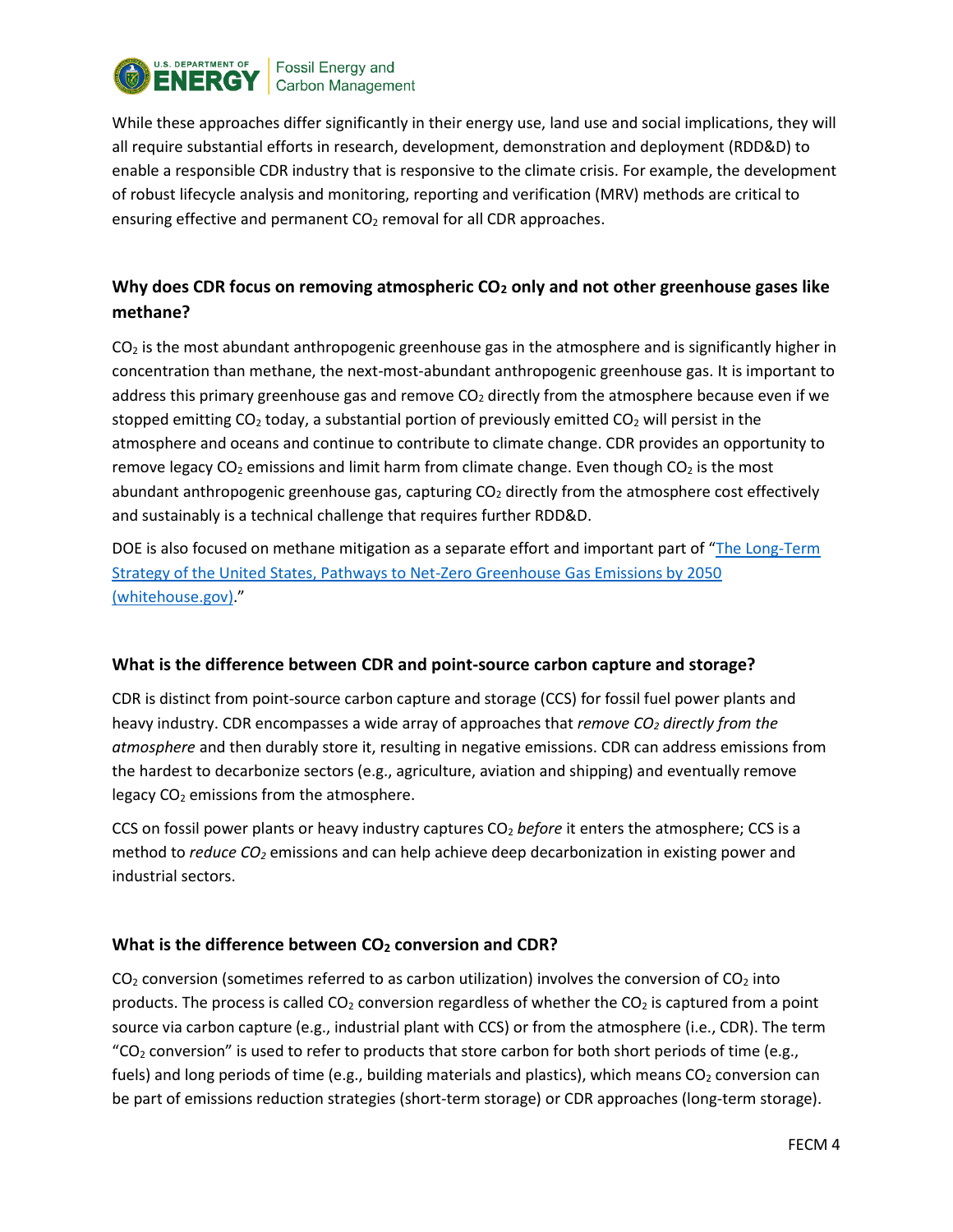

For  $CO<sub>2</sub>$  conversion to be a part of a CDR approach, the  $CO<sub>2</sub>$  must be directly removed from the atmosphere, converted into long-duration storage products *and* result in negative emissions for the overall process. Atmospheric  $CO<sub>2</sub>$  conversion for short-term duration storage products (e.g., fuels which are combusted) is not considered CDR because it does not result in long-term storage of CO<sub>2</sub>.

While CO<sub>2</sub> conversion is an important part of potential CDR approaches, it is only relevant for certain approaches and by itself will be insufficient to store the quantity of CO<sub>2</sub> required to reach net-zero greenhouse gas emissions by 2050.

#### <span id="page-4-0"></span>**What more needs to be done before CDR can be deployed at scale?**

CDR approaches are currently cost prohibitive or lack the means to monitor and verify removal. Different approaches under the CDR umbrella have different challenges and levels of readiness, and they all require additional research, development and demonstration (RD&D) to ensure responsible, permanent carbon removal that can be deployed at scale.

For example, low-cost durable storage will be challenging for pathways like soil carbon sequestration and improved forest management, for which hazards like wildfires and social and economic pressures that drive changes in land management practices can release removed  $CO<sub>2</sub>$ . For other approaches like DACS, a significant challenge will be reducing the cost of capture directly from the atmosphere.

For all CDR approaches, it is necessary to develop methods to support and verify that pathways store  $CO<sub>2</sub>$  sustainably to ensure the nascent CDR industry is a responsible and responsive tool for global deployment.

## <span id="page-4-1"></span>**CDR's Role in Addressing the Climate Crisis**

#### <span id="page-4-2"></span>**Is CDR necessary to achieve net-zero by 2050?**

Yes. Nearly all climate models showing pathways to meet net-zero greenhouse gas emissions by 2050 indicate the need for a near-term focus on CDR deployment *in addition to* deep decarbonization.

We are already experiencing the adverse impacts of climate change, and vulnerable, underserved communities are experiencing these impacts first and worst. These negative impacts will continue even under aggressive, deep decarbonization. CDR provides an opportunity to remove legacy  $CO<sub>2</sub>$  emissions and limit harm to climate vulnerable communities and nations.

#### <span id="page-4-3"></span>**How does CDR interact with other strategies to tackle the climate crisis?**

Achieving net-zero emissions and minimizing the harm of the climate crisis requires:

• *CO2-avoidance* technologies and practices, such as renewable energy, energy efficiency and land use conservation.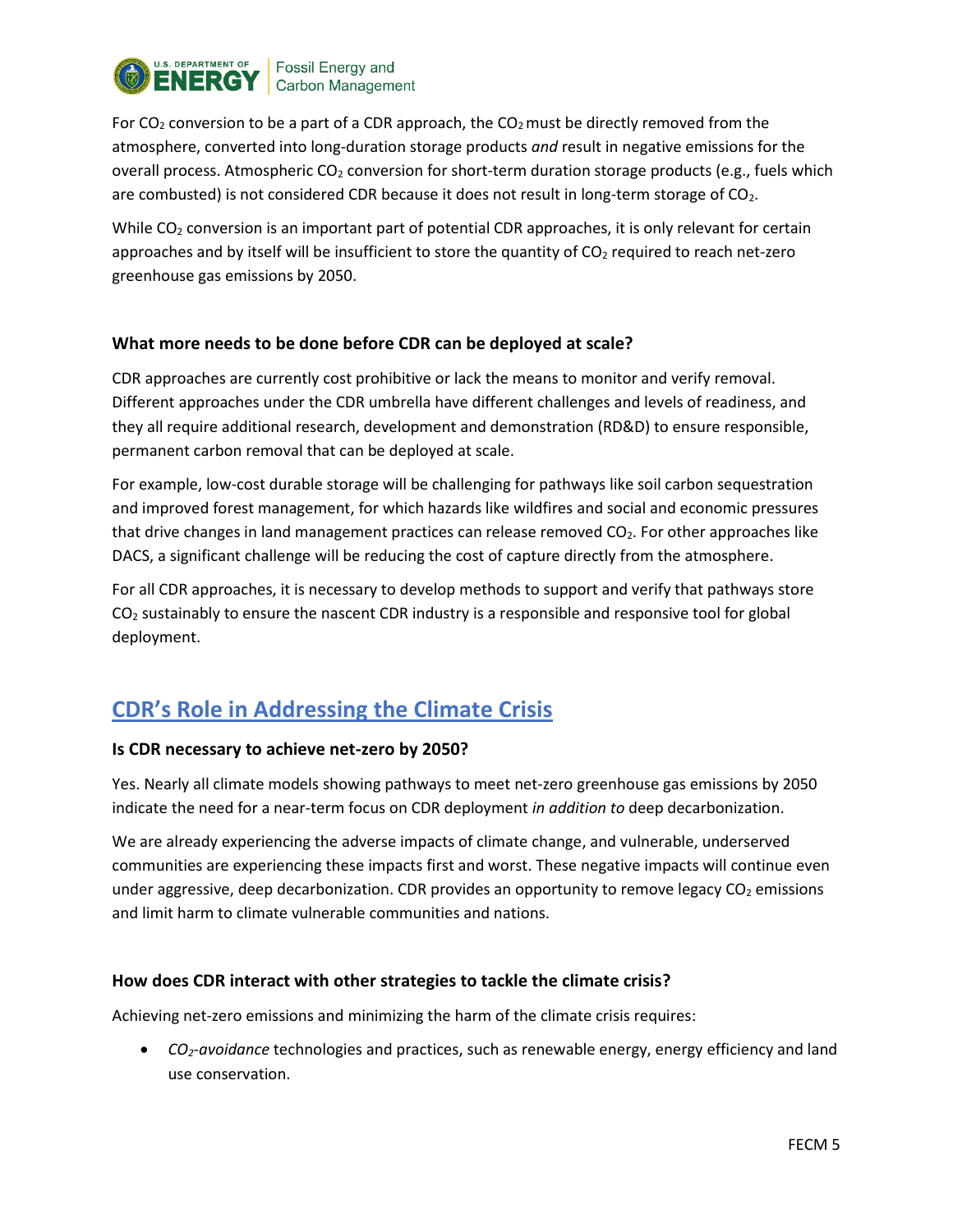

- *CO2-reduction* technologies and practices in the industries that are hardest to decarbonize, such as point-source CCS for industry and switching to low-carbon fuels in shipping and aviation.
- *CO2-removal* from ambient air and seawater through CDR approaches.

Avoidance and reduction of greenhouse gas emissions remains the U.S. Government's priority, and CDR must be pursued alongside aggressive decarbonization.

#### <span id="page-5-0"></span>**Why is DOE prioritizing investments in CDR?**

CDR is one of the toughest remaining barriers to achieving net-zero: CDR approaches have not yet been demonstrated and deployed at scale and are currently cost prohibitive or lack technologies to assure removal. DOE launched Carbon Negative Shot to expand CDR RD&D in the near term to ensure that these approaches are available to be deployed in a just and sustainable way as we strive to meet our climate goals over the coming decades, recognizing that scaling can itself take decades.

Carbon Negative Shot's inclusive approach mobilizes the entire DOE RD&D enterprise—engineering, chemistry, geology and biology—to achieve the major innovation breakthroughs needed to achieve negative emissions at the scale required, while operating in a justice-based framework to ensure an equitable industry and advancements that benefit vulnerable climate populations.

#### <span id="page-5-1"></span>**What scale of CDR does the United States need to deploy by 2050?**

The scale of necessary CDR in the United States will depend significantly on the country's ability to avoid emissions through CO<sub>2</sub>-avoidance and CO<sub>2</sub>-reduction activities. Reaching net-zero emissions requires a combination of avoidance, reduction and removal activities.

Even in scenarios with aggressive decarbonization, current estimates based on modeled pathways to net-zero suggest deployment of CDR on the gigaton-scale per year in the United States by 2050. To put this into perspective, one gigaton of  $CO<sub>2</sub>$  is equivalent to the annual emissions from the U.S. light-duty vehicle fleet, or emissions from approximately 250 million vehicles driven in one year.

Currently, CDR approaches remove a negligible amount of  $CO<sub>2</sub>$  (functionally 0 gigatons  $CO<sub>2</sub>$ ) via a limited set of pilot projects. To achieve climate goals, the nascent CDR industry must reach a scale similar in size to the global steel industry in terms of tons of material handled.

Note that CDR does not refer to existing systems that remove  $CO<sub>2</sub>$  from the atmosphere; for example, CDR does not include  $CO<sub>2</sub>$  removal through existing trees or by planting new trees to offset wildfire losses. CDR refers to intentional interventions that introduce new processes or bolster existing processes for the purpose of creating negative emissions.

## <span id="page-5-2"></span>**Will RDD&D of CDR disincentivize critical decarbonization activities like renewable energy deployment?**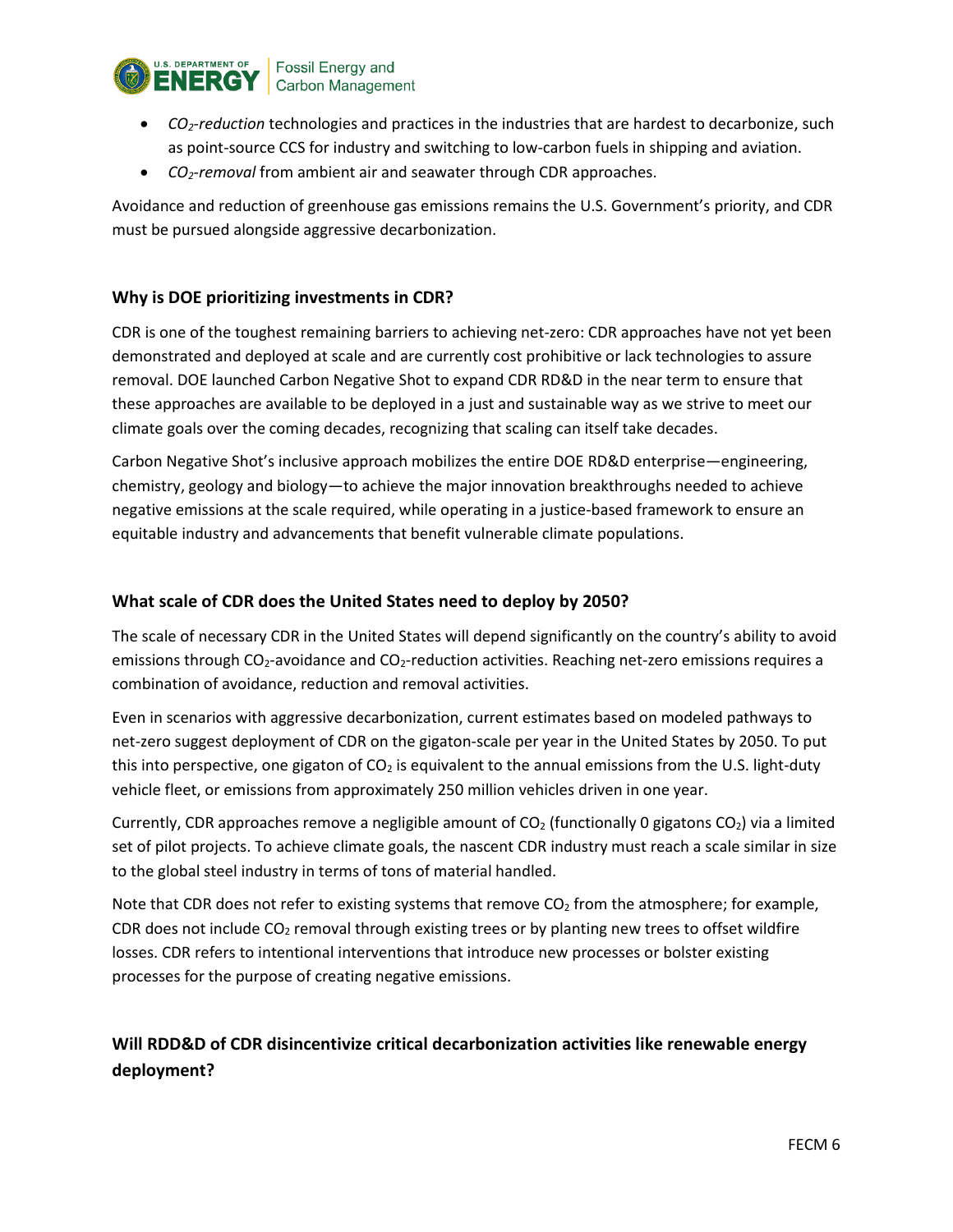

Avoidance and reduction of greenhouse gas emissions (e.g., through the deployment of renewable energy or CCS for heavy industry) is the U.S. Government's priority. CDR is an additional, critical tool DOE supports to reach net-zero emissions by 2050 and is *not* a replacement for deep decarbonization. CDR must be pursued *alongside aggressive decarbonization*. Efforts around CDR will not replace or take away from ongoing work on avoidance and reduction of emissions at DOE.

Unfortunately, historic and ongoing greenhouse gas emissions are already sufficient to cause climate harm, especially to vulnerable communities. CDR provides an opportunity to limit harm to these communities by removing  $CO<sub>2</sub>$  that has already accumulated in the atmosphere. As an agency primarily focused on research and development, DOE will work in partnership with a variety of stakeholders to enable a suite of  $CO<sub>2</sub>$  avoidance, reduction and removal strategies.

## <span id="page-6-0"></span>**Justice and Labor Considerations and Implications of CDR**

#### <span id="page-6-1"></span>**What implications does CDR have for climate justice?**

We are already experiencing the adverse impacts of climate change, and structurally marginalized, climate vulnerable communities and nations are experiencing these impacts first and worst. By removing CO<sub>2</sub> directly from the atmosphere and durably storing it to create negative emissions, CDR can reduce the amount of time we spend above global warming of 1.5 °C and limit the resulting climate harm to vulnerable communities. To achieve just approaches and outcomes of CDR, it is crucial that we work with local and global partners, especially in the global South, to ensure responsible RD&D of CDR approaches.

#### <span id="page-6-2"></span>**What stakeholders will be impacted by CDR?**

Because CDR spans a wide array of technological, commodity, biological, land-based and ocean-based sectors and has significant implications for local economies and climate justice, CDR has a wide range of stakeholders. These stakeholders include but are not limited to:

- Communities most vulnerable to climate change
- Labor unions and communities with relevant skills and geographical locations (miners, agriculture, forestry, fossil fuels, power sector, etc.)
- Communities that implement CDR approaches
- Industry (new and existing)
- Academia
- Local, state and federal government
- Indigenous nations and communities
- Civil society organizations (environmental NGOs, environmental justice organizations, etc.)
- Global partners

Early and meaningful engagement across this range of stakeholders is critical to the success of CDR as the nascent CDR industry grows.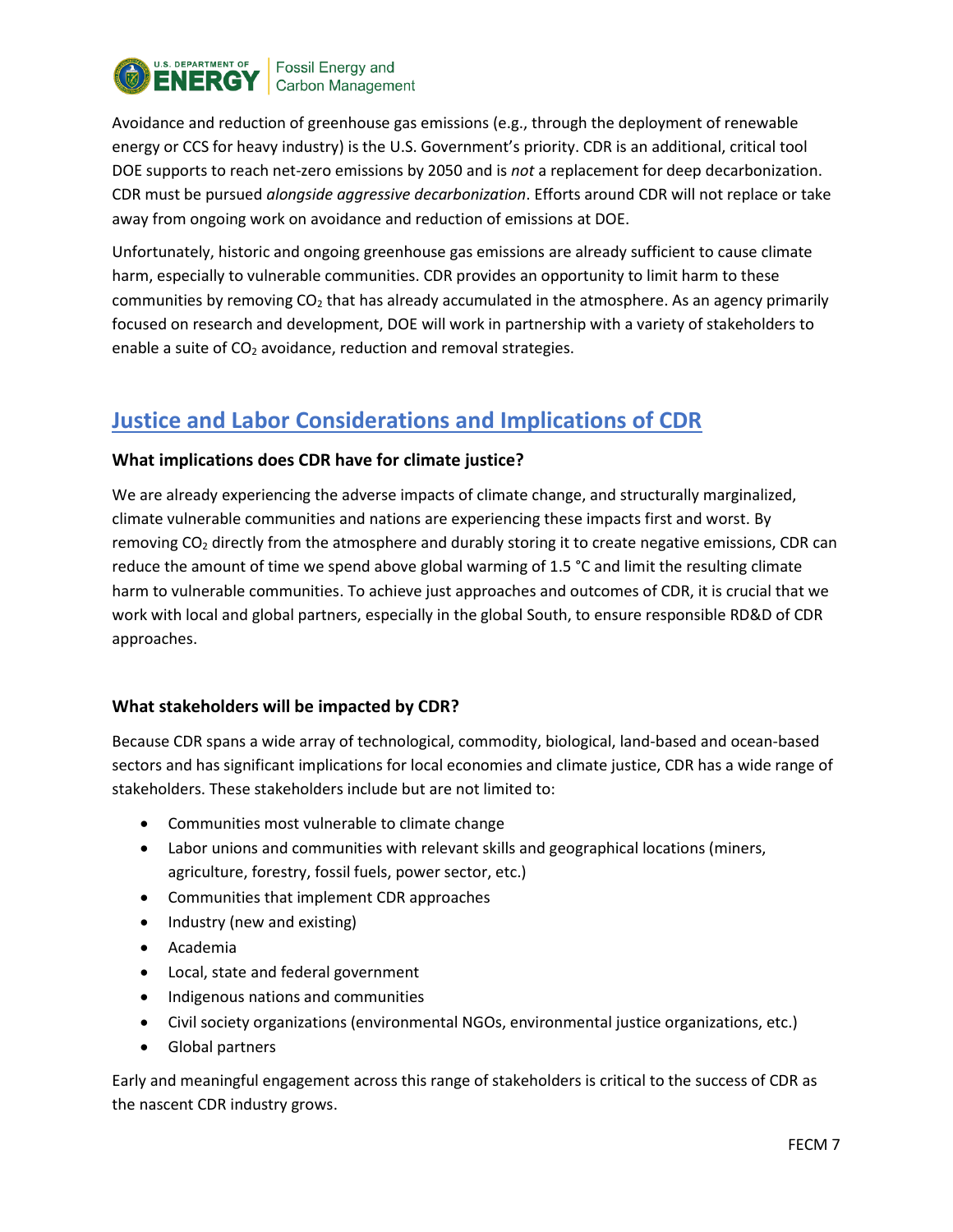

#### <span id="page-7-0"></span>**How is DOE incorporating justice considerations into CDR efforts?**

CDR is a new, nascent industry, and as such there is an opportunity to build this industry so it is rooted in community needs. DOE is committed to pursuing CDR within an energy, environmental and climatejustice framework such that CDR maximizes benefits and minimizes harms for the most vulnerable communities. The nascent nature of CDR provides an opportunity to integrate equity and justice considerations throughout the development of this new industry. As the United States pursues RDD&D of CDR, we must operate in a justice-based framework to ensure an equitable industry and advancements that benefit vulnerable climate populations. This framework will include a focus on the following areas:

- Measurement of CDR investments against robust environmental justice criteria to avoid harm and provide equitably distributed benefits.
- Early, frequent and meaningful engagement with communities that could participate in or be affected by CDR, such as environmental and climate justice organizations, tribal nations, labor groups, industry and academia.
- Support of CDR methods that are diverse, have wide applicability across regions and allow for place-based approaches.
- Engagement with global partners to facilitate the use of CDR as a tool to address global climate justice.

#### <span id="page-7-1"></span>**How will DOE engage with labor and structurally marginalized communities that could participate in or be affected by CDR?**

Ensuring the fair and just deployment of CDR means that there must be early, frequent and meaningful engagement with environmental justice communities, indigenous communities and tribal nations, labor groups and frontline communities.

Aligned with the U.S. Government, DOE is committed to operating in a justice-based framework throughout its CDR activities. Through the Carbon Negative Shot framework, DOE will hold a variety of engagement opportunities to inform our RDD&D activities. These conversations are particularly important to ensure the responsible development of the nascent CDR industry.

DOE's Office of Fossil Energy and Carbon Management (FECM), which leads DOE's CDR efforts, is working in close partnership with other offices in DOE, including the Office of Economic Impact and Diversity, the Office of Indian Energy and the Office of Energy Jobs to establish robust communication and engagement practices regarding the development of CDR.

#### <span id="page-7-2"></span>**What are the potential co-benefits of CDR approaches?**

In addition to removing CO<sub>2</sub> from the atmosphere to limit harm to climate-vulnerable communities, many CDR approaches could have additional co-benefits (e.g., potential reduction of criteria air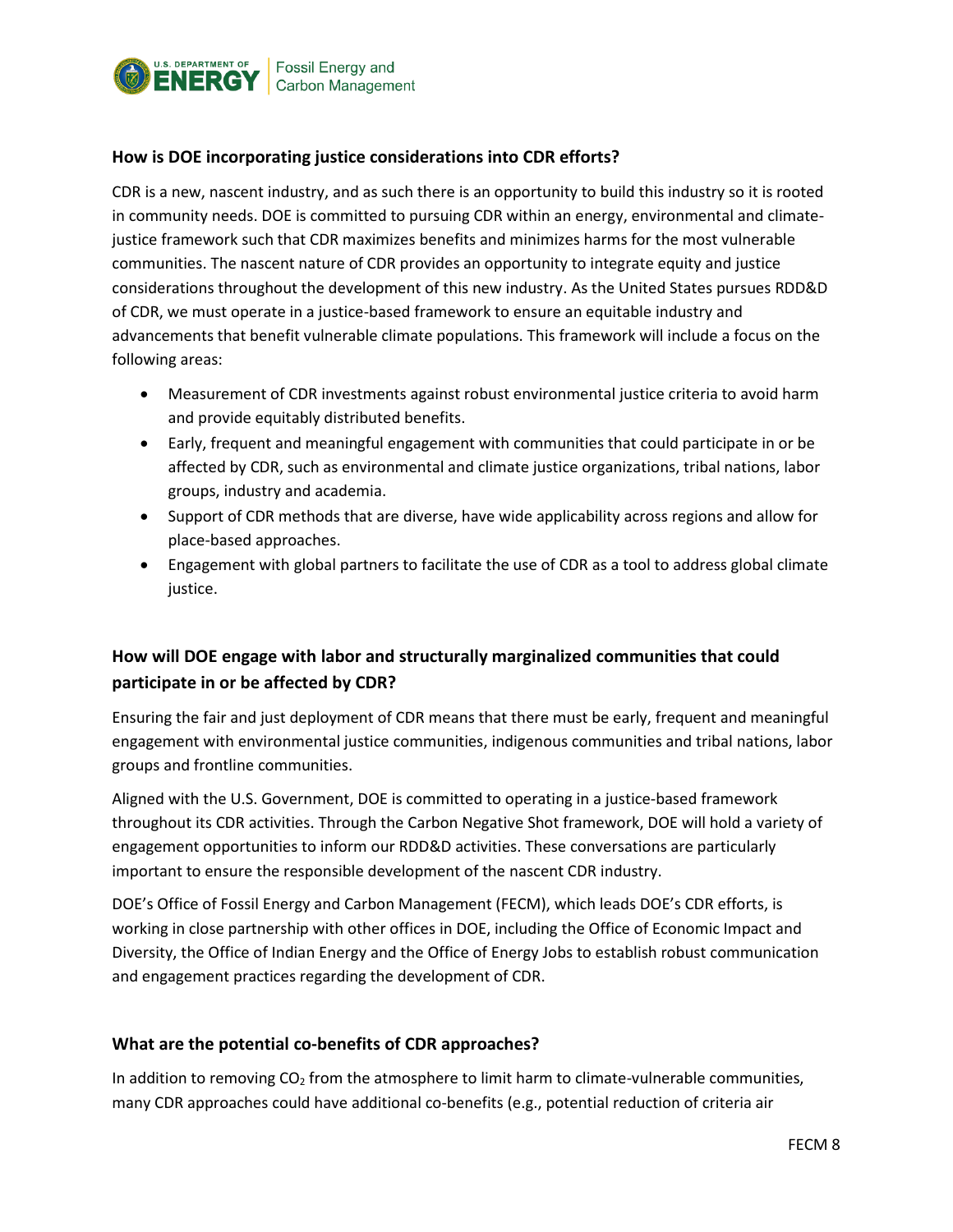

pollutants and job creation). The extent to which co-benefits are realized will depend on how CDR pathways are developed and deployed. Robust MRV mechanisms, safeguards and community consultation are required to maximize co-benefits.

#### <span id="page-8-0"></span>**What are the potential negative impacts CDR technologies could cause for communities?**

Deployment of CDR on the gigaton-scale raises important concerns around land-use, energy-use and implications for local communities. It is critical to consider potential harms throughout the RDD&D phases to ensure that each pathway minimizes these potential harms while maximizing benefits for local communities. DOE is working to study these impacts and develop safeguards to minimize them across CDR approaches.

#### <span id="page-8-1"></span>**What does CDR mean for tribes and indigenous communities?**

DOE is committed to tribal sovereignty and is prioritizing tribal consultation in its CDR work. Because the diverse set of CDR approaches allows for place-based solutions tuned to specific community needs, engagement with tribes and indigenous communities across the United States is essential.

FECM is working in partnership with the Office of Indian Energy to establish robust communication and engagement practices across its programs, including the development of CDR.

#### <span id="page-8-2"></span>**What does CDR mean for labor groups?**

Deployment of CDR at the gigaton scale calls for advancing technologies so that the workforces of industries like agriculture, forestry, mining and manufacturing can participate in addressing the climate crisis by building CDR at scale.

For example, farmers, ranchers and foresters will be able to use CDR approaches like those supported by Carbon Negative Shot to attest they have removed carbon via soils, trees and products. Mining skillsets are potentially applicable to the enhanced mineralization pathway for CDR, which removes  $CO<sub>2</sub>$  through reactions with alkaline-rich materials.

Deployment of CDR on a gigaton-scale has the potential to create a significant number of jobs. For example, analysis has estimated that a hypothetical 1 megaton capacity DACS plant could generate roughly 3,500 jobs—both short- and long-term—across the sectors in the DACS supply chain.

DOE is committed to engaging with labor groups and communities to discuss job training opportunities and to ensure place-based considerations are integrally woven into CDR development and deployment.

## <span id="page-8-3"></span>**CDR Costs and Markets**

#### <span id="page-8-4"></span>**What markets exist for CDR?**

CO<sup>2</sup> removal is currently driven by a small voluntary market.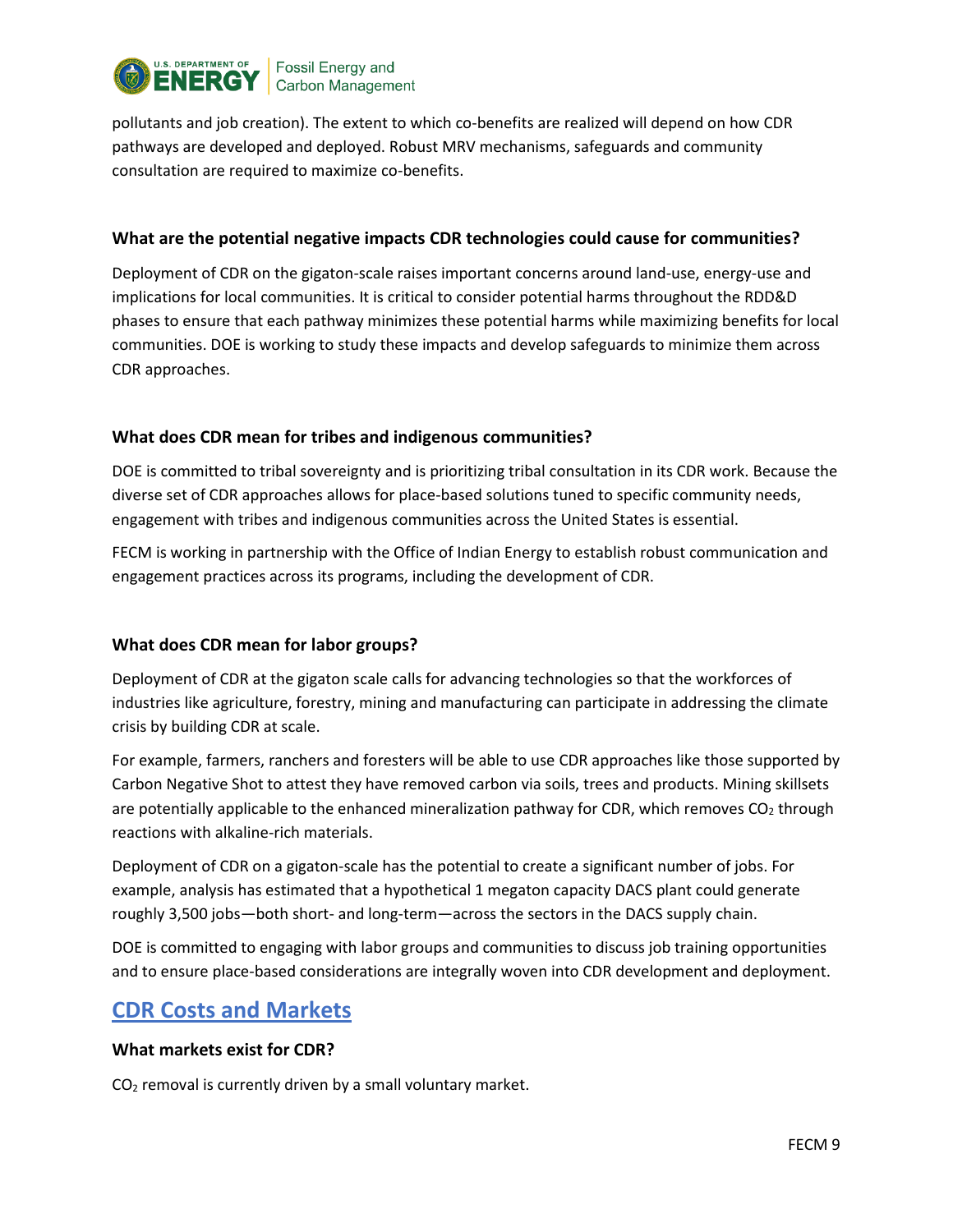

45Q is a federal tax credit that incentivizes CO<sub>2</sub> utilization, sequestration and removal. Currently, 45Q provides:

- $\bullet$  \$35/ton for CO<sub>2</sub> stored geologically through enhanced oil recovery;
- $$35/ton$  for other beneficial uses of CO<sub>2</sub> such as converting carbon emissions into fuels, chemicals or useful products like concrete; or
- $$50/ton$  for CO<sub>2</sub> stored in geological formations and not used in enhanced oil recovery.
- •

#### <span id="page-9-0"></span>**How is CDR distinct from existing carbon offsets?**

A carbon offset is  $CO<sub>2</sub>$  emissions that are avoided, reduced or removed in order to compensate for emissions made elsewhere. Carbon offset markets allow for the purchase of carbon offset credits from a project designed to avoid, reduce, or remove greenhouse gas emissions. Because CDR approaches remove  $CO<sub>2</sub>$  directly from the atmosphere, they could be used to offset emissions from other hard-todecarbonize sectors like aviation.

However, due to the lack of regulations and standards in carbon offset markets, ensuring offsets actually reduce emissions for the long-term is challenging. Permanently storing  $CO<sub>2</sub>$  that has been removed directly from the atmosphere has the potential to be more verifiable and robust than some current offset approaches based on promises of avoided emissions. Through Carbon Negative Shot, DOE is prioritizing the development of robust lifecycle analysis and MRV methods. These tools are essential to ensure CDR results in effective and permanent  $CO<sub>2</sub>$  removal.

## <span id="page-9-1"></span>**Specific CDR Approaches**

CDR refers to approaches that capture  $CO<sub>2</sub>$  directly from the atmosphere and durably store it in geological, biobased and ocean reservoirs or in value-added products to create negative emissions. The below is a non-exhaustive list with additional information on individual CDR technologies and approaches.

• **DACS** refers to technologies that use a chemical approach to capture  $CO<sub>2</sub>$  from ambient air and then durably store it. Today's leading approaches capture  $CO<sub>2</sub>$  by passing air over either solid sorbent materials or liquid solvents, which react selectively with the  $CO<sub>2</sub>$ . After the  $CO<sub>2</sub>$  is captured from the atmosphere it is removed from the solvent or sorbent, typically by heating, enabling the solvent or sorbent to be re-used. To be a CDR approach, a direct air capture facility must be paired with durable storage, such as geologic sequestration or products with durable storage opportunities and result in negative emissions.

In addition to removing  $CO<sub>2</sub>$ , models have shown that DACS may be able to remove some quantity of other air pollutants like particulate matter (PM), nitrogen oxides (NO<sub>x</sub>) and sulphur oxides ( $SO_{x}$ ). However, these predictions have not been verified experimentally and more research is needed to determine the significance of this potential.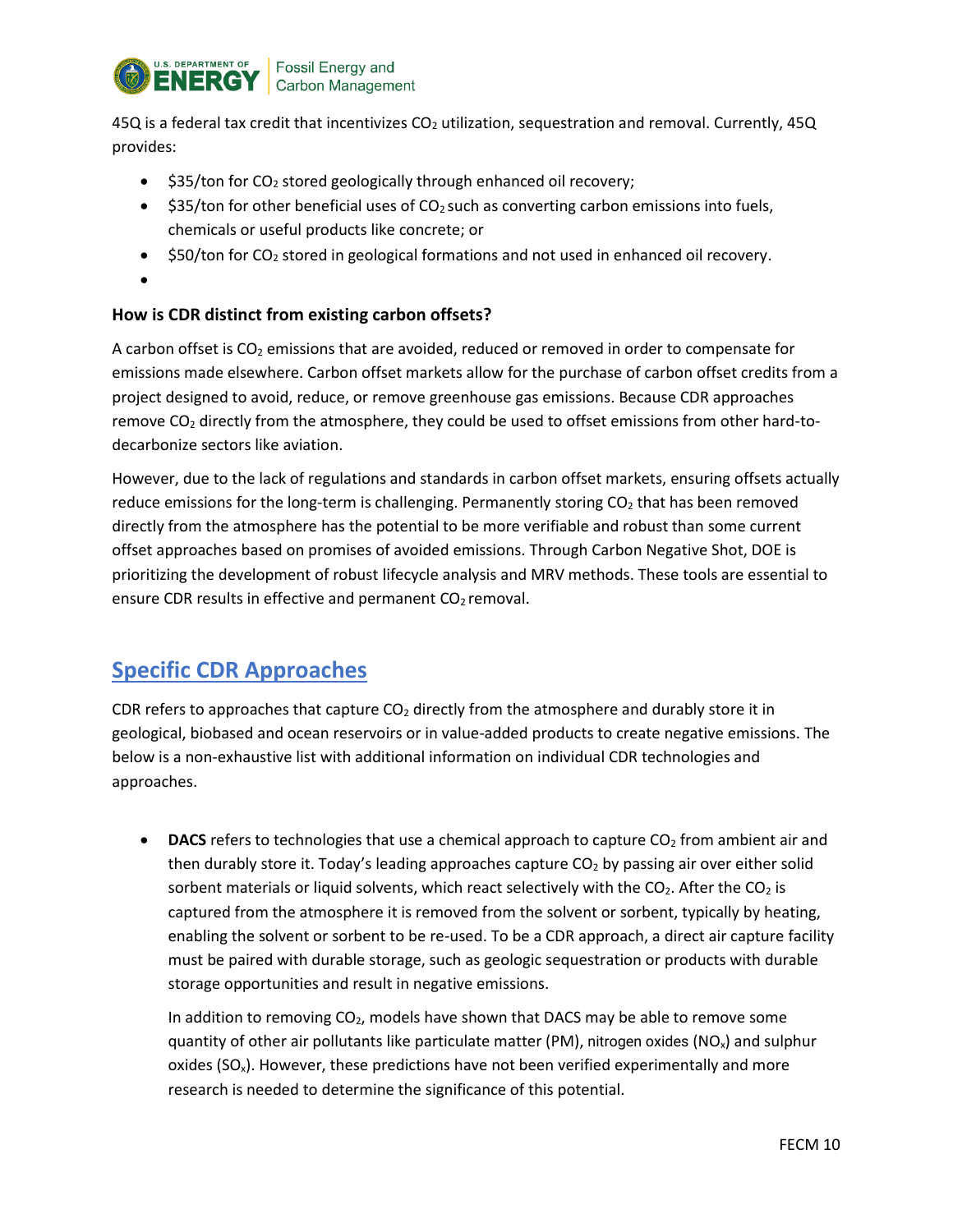

• **Biomass Carbon Removal and Storage (BiCRS)** describes a range of processes that use plants or algae to remove  $CO<sub>2</sub>$  from the atmosphere and store it underground or in long-lived products.  $CO<sub>2</sub>$  is produced from the combustion, gasification, or other conversion of low- or zero-carbon biomass, for example to generate electricity or produce hydrogen, and the resulting  $CO<sub>2</sub>$ emissions are captured and then stored in a manner that prevents it from reentering the atmosphere. Like DACS, infrastructure for geological sequestration or products with durable storage is required.

One common type of BiCRS is bioenergy with carbon capture and storage (BECCS), which pairs plants' ability to capture  $CO<sub>2</sub>$  from the atmosphere with energy-producing technologies like power generation. BECCS works by generating electricity via burning biomass, which creates a high concentration  $CO<sub>2</sub>$  stream. That  $CO<sub>2</sub>$  can be captured and stored underground or in products. BECCS is distinct from to CCS because the original source of  $CO<sub>2</sub>$  is the atmosphere (through biomass) as opposed to fossil fuels. BECCS pathways do *not* include CO<sub>2</sub> captured and stored from the combustion of human-made waste, such as plastics commonly found in municipal solid waste streams, as those waste streams do not result in removal of carbon from the atmosphere.

- Soil Carbon Sequestration increases the carbon content of soil, resulting in a net removal of CO<sub>2</sub> from the atmosphere through changes in land management practices such as no-till agriculture, planting cover crops and compost application. These approaches rely on plants to remove  $CO<sub>2</sub>$ from the atmosphere via photosynthesis, which is then transferred into carbon stocks in the soil in the form of soil organic matter. Key challenges in soil carbon sequestration include ensuring durable, measurable and verifiable storage, as well as the large land requirements for deployment at scale.
- **Afforestation/Reforestation** uses forests to remove CO<sub>2</sub> from the atmosphere by growing forests on land where there was never a forest (afforestation) or where there was once a forest (reforestation). Trees remove  $CO<sub>2</sub>$  from the atmosphere as they grow and can potentially store that carbon for long periods of time. Similar to soil carbon sequestration, challenges in forest management CDR approaches include ensuring durable, measurable and verifiable storage and the large land requirements for deployment at scale.
- **Enhanced Mineralization** (also known as enhanced weathering or accelerated weathering) refers to processes that accelerate the natural mechanisms whereby  $CO<sub>2</sub>$  from the atmosphere reacts with certain minerals or rocks and is permanently stored. Specifically,  $CO<sub>2</sub>$  reacts with alkaline materials (such as magnesium and calcium) to form solid carbonate minerals. Sources of alkalinity can be naturally occurring rocks like basalt or waste material from industrial or mining operations.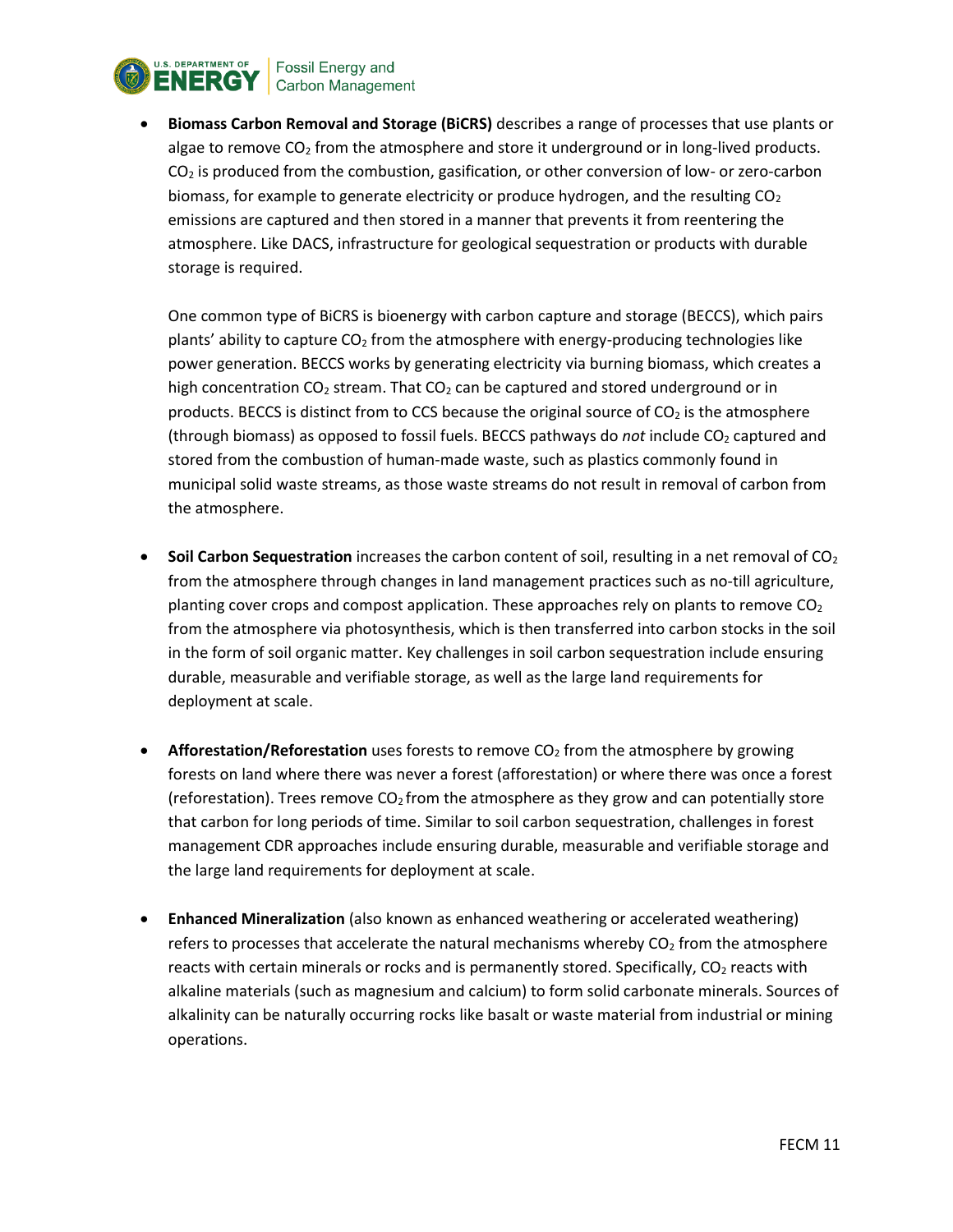

There are several types of mineralization processes: in situ (e.g.,  $CO<sub>2</sub>$  reactions in geologic formations underground), ex situ (e.g.,  $CO<sub>2</sub>$  reactions that involve extraction, transport, and grinding of minerals) and surficial (e.g.,  $CO<sub>2</sub>$  reactions with minerals distributed across land or coastal areas). Enhanced mineralization can help stabilize and permanently store waste from certain industries like mine tailings. Additional research is needed to assess this potential across different waste streams and ensure real benefits in environmental remediation are seen by local communities.

• **Ocean-based CDR** refers to processes that amplify of the ocean's biological and abiotic carbon pumps, which pull  $CO<sub>2</sub>$  from the atmosphere and transport the carbon into the deep ocean and marine sediments. These approaches can be biological, chemical/physical or hybrid. Examples of ocean-based approaches include **s**eaweed cultivation for carbon sequestration, ocean alkalinity enhancement, direct ocean capture or coastal blue carbon.

## <span id="page-11-0"></span>**Specific CO<sup>2</sup> Storage Approaches: What Must Happen to CO2 to Be Considered Removal?**

For some CDR approaches  $CO<sub>2</sub>$  is removed from the atmosphere and durably stored in a single step (e.g., afforestation/reforestation, where trees absorb and store  $CO<sub>2</sub>$  at the same time). Other CDR approaches have separate removal and storage processes (e.g., DACS and BECCS). Below are two examples of methods that can be used to durably store  $CO<sub>2</sub>$ .

• **CO<sub>2</sub> Conversion** involves the conversion of CO<sub>2</sub> into products. CO<sub>2</sub> can be converted through carbon mineralization, chemical or biological means. The process is called  $CO<sub>2</sub>$  conversion regardless of whether the  $CO<sub>2</sub>$  is captured from a point source via carbon capture (e.g., industrial plant with CCS) or from the atmosphere (i.e., CDR). The term "CO<sub>2</sub> conversion" is used to refer to products that store carbon for both short periods of time (e.g., fuels) and long periods of time (e.g., building materials and plastics). Some—but not all—types of carbon utilization could be part of a negative emissions CDR approach.

For  $CO<sub>2</sub>$  conversion to be a part of a CDR approach, the  $CO<sub>2</sub>$  must be directly removed from the atmosphere, converted into long-duration storage products *and* result in negative emissions for the overall process. An example of carbon utilization that is part of a CDR pathway is atmospheric carbon removal (e.g., through DACS) and utilization in aggregates for concrete that result in negative emissions.

**Geologic Storage** involves injecting CO<sub>2</sub> into rock formations deep underground, where it remains stored for thousands of years or more. Geologic sequestration (also referred to as geologic storage) can be paired with a variety of removal pathways as part of CDR, including DACS and BECCS to permanently store CO<sub>2</sub>. It is also relevant for emission reduction technologies like CCS. Estimates indicate that the United States has billions of tons of capacity for geologic storage, or more than 5,000x its 2018  $CO<sub>2</sub>$  emissions.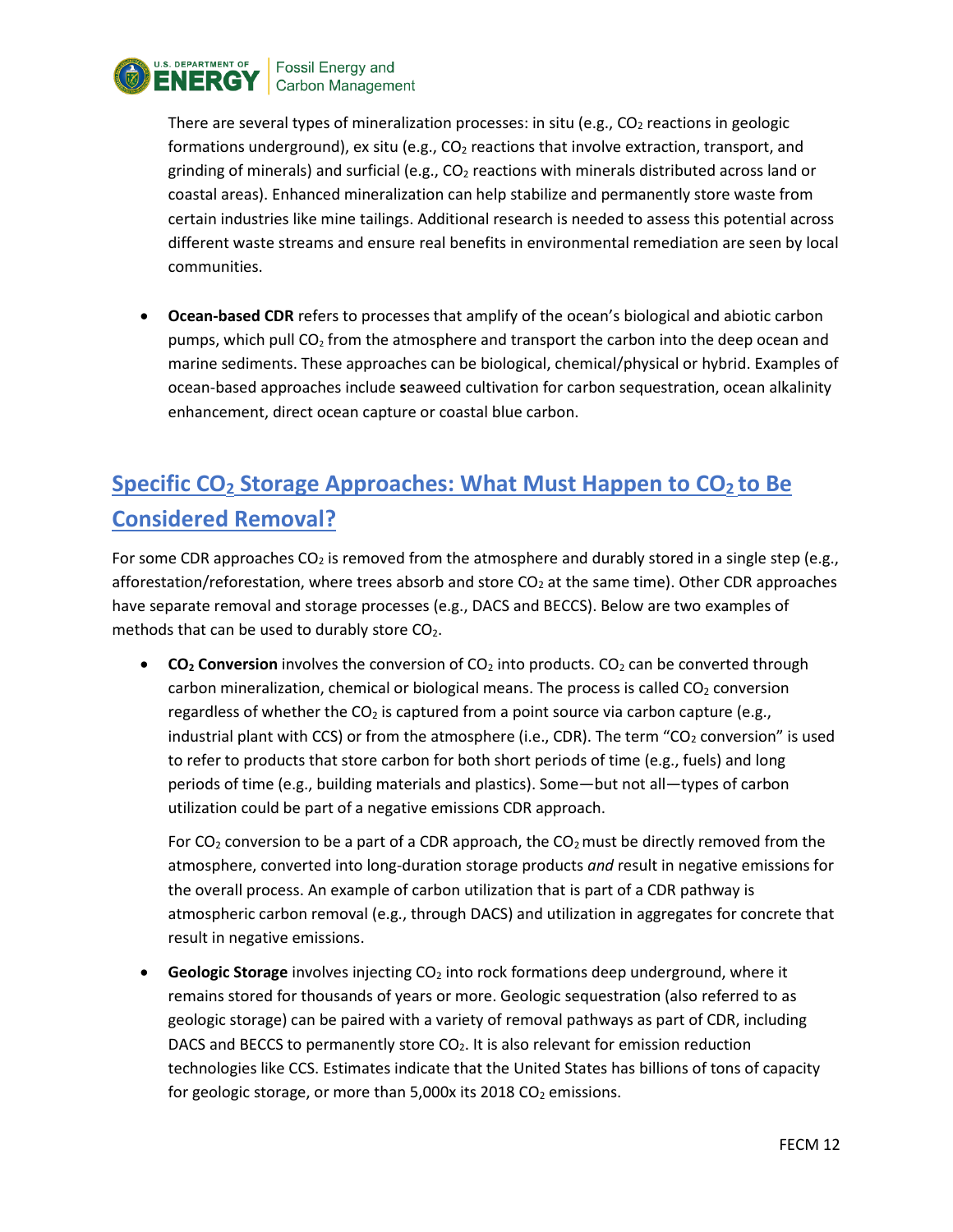

## <span id="page-12-0"></span>**Learn More About CDR: What Resources are Available?**

As CDR is a nascent field, the terminology and understanding of these technologies is evolving. These referenced organizations and reports do not represent the views of the U.S. Department of Energy, and providing this information is not an endorsement of these reports or organizations. This list is provided to support education and awareness, and readers are encouraged to seek additional information and resources outside of the short list identified.

## <span id="page-12-1"></span>**Reference List**

- American University. 2020. "Fact Sheet: Enhanced Mineralization." Accessed on November 2, 2021. [https://www.american.edu/sis/centers/carbon-removal/fact-sheet-enhanced](https://www.american.edu/sis/centers/carbon-removal/fact-sheet-enhanced-mineralization.cfm)[mineralization.cfm](https://www.american.edu/sis/centers/carbon-removal/fact-sheet-enhanced-mineralization.cfm)
- American University. 2020. "Fact Sheet: Forestation and Carbon Removal." Accessed on November 2, 2021. [https://www.american.edu/sis/centers/carbon-removal/fact-sheet](https://www.american.edu/sis/centers/carbon-removal/fact-sheet-forestation.cfm)[forestation.cfm](https://www.american.edu/sis/centers/carbon-removal/fact-sheet-forestation.cfm)
- American University. 2020. "Fact Sheet: Soil Carbon Sequestration." Accessed on November 2, 2021[. https://www.american.edu/sis/centers/carbon-removal/fact-sheet-soil-carbon](https://www.american.edu/sis/centers/carbon-removal/fact-sheet-soil-carbon-sequestration.cfm)[sequestration.cfm](https://www.american.edu/sis/centers/carbon-removal/fact-sheet-soil-carbon-sequestration.cfm)
- Carbon180. "Agricultural Soil Carbon" Fact Sheet. Accessed on November 2, 2021. [https://static1.squarespace.com/static/5b9362d89d5abb8c51d474f8/t/602b5c52f4275a2cb115](https://static1.squarespace.com/static/5b9362d89d5abb8c51d474f8/t/602b5c52f4275a2cb115f164/1613454423228/Carbon180+Ed+Packet+Agriculture.pdf) [f164/1613454423228/Carbon180+Ed+Packet+Agriculture.pdf](https://static1.squarespace.com/static/5b9362d89d5abb8c51d474f8/t/602b5c52f4275a2cb115f164/1613454423228/Carbon180+Ed+Packet+Agriculture.pdf)
- Carbon180. "Bioenergy with Carbon Capture and Storage (BECCS)" Fact Sheet. Accessed on November 2, 2021. [https://static1.squarespace.com/static/5b9362d89d5abb8c51d474f8/t/602b5c259cb534098dcc](https://static1.squarespace.com/static/5b9362d89d5abb8c51d474f8/t/602b5c259cb534098dccc0a7/1613454463819/Carbon180+Ed+Packet+BECCS.pdf) [c0a7/1613454463819/Carbon180+Ed+Packet+BECCS.pdf](https://static1.squarespace.com/static/5b9362d89d5abb8c51d474f8/t/602b5c259cb534098dccc0a7/1613454463819/Carbon180+Ed+Packet+BECCS.pdf)
- Carbon180. "Carbon Use" Fact Sheet. Accessed on November 2, 2021. [https://static1.squarespace.com/static/5b9362d89d5abb8c51d474f8/t/602b5c3e64681006f654](https://static1.squarespace.com/static/5b9362d89d5abb8c51d474f8/t/602b5c3e64681006f654b313/1613454404910/Carbon180+Ed+Carbon+Use.pdf) [b313/1613454404910/Carbon180+Ed+Carbon+Use.pdf](https://static1.squarespace.com/static/5b9362d89d5abb8c51d474f8/t/602b5c3e64681006f654b313/1613454404910/Carbon180+Ed+Carbon+Use.pdf)
- Carbon180. "Direct Air Capture" Fact Sheet. Accessed on November 2, 2021. [https://static1.squarespace.com/static/5b9362d89d5abb8c51d474f8/t/602b5c61fcd7254f1bd1](https://static1.squarespace.com/static/5b9362d89d5abb8c51d474f8/t/602b5c61fcd7254f1bd13f9f/1613454437930/Carbon180+Ed+Packet+DAC.pdf) [3f9f/1613454437930/Carbon180+Ed+Packet+DAC.pdf](https://static1.squarespace.com/static/5b9362d89d5abb8c51d474f8/t/602b5c61fcd7254f1bd13f9f/1613454437930/Carbon180+Ed+Packet+DAC.pdf)
- Carbon180. "Forest Carbon Removal" Fact Sheet. Accessed on November 2, 2021. [https://static1.squarespace.com/static/5b9362d89d5abb8c51d474f8/t/602b5c7110a23e723d4e](https://static1.squarespace.com/static/5b9362d89d5abb8c51d474f8/t/602b5c7110a23e723d4e06db/1613454456899/Carbon180+Ed+Packet+Forestry.pdf) [06db/1613454456899/Carbon180+Ed+Packet+Forestry.pdf](https://static1.squarespace.com/static/5b9362d89d5abb8c51d474f8/t/602b5c7110a23e723d4e06db/1613454456899/Carbon180+Ed+Packet+Forestry.pdf)
- Carbon180. "Geologic Carbon Storage" Fact Sheet. Accessed on November 2, 2021. [https://static1.squarespace.com/static/5b9362d89d5abb8c51d474f8/t/608202c0e117a10a9384](https://static1.squarespace.com/static/5b9362d89d5abb8c51d474f8/t/608202c0e117a10a93849313/1619189650359/Carbon180+ENG+FactSheet+GeologicStorage.pdf) [9313/1619189650359/Carbon180+ENG+FactSheet+GeologicStorage.pdf](https://static1.squarespace.com/static/5b9362d89d5abb8c51d474f8/t/608202c0e117a10a93849313/1619189650359/Carbon180+ENG+FactSheet+GeologicStorage.pdf)